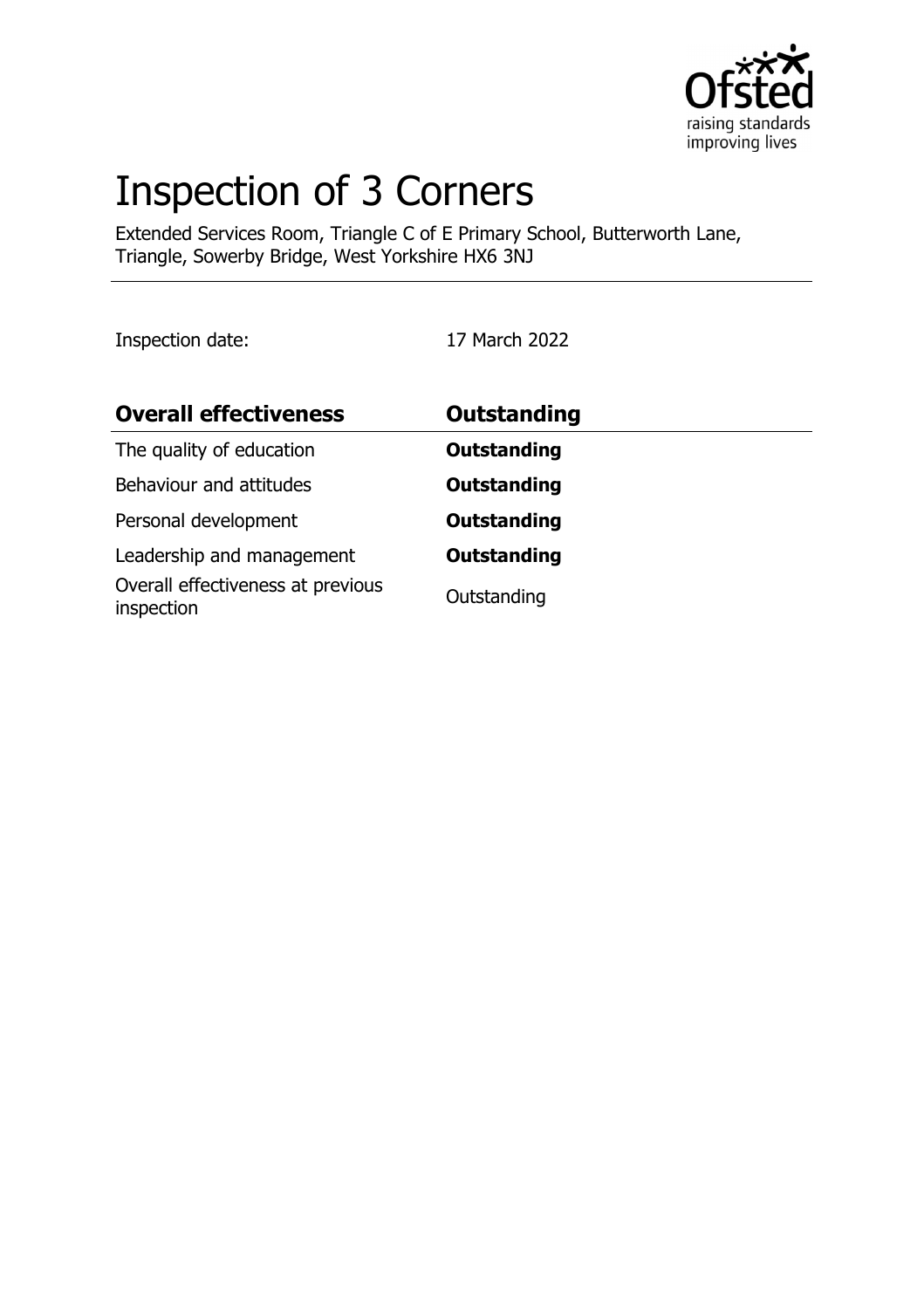

## **What is it like to attend this early years setting?**

#### **The provision is outstanding**

Children demonstrate high levels of energy and excitement as they enter the safe, vibrant and well-resourced environment. They have excellent emotional attachments to staff. Children flourish, and they develop superior levels of selfesteem and confidence. Staff kept in close contact with families during the COVID-19 pandemic restrictions. This helped to support children's emotional well-being and continuous learning. For example, staff provided ideas for children's activities at home and carried out socially distanced visits. Children make exceptional progress. They start school with an abundance of knowledge and skills and a love of learning.

Children are engrossed in a wealth of captivating and highly challenging activities and experiences, which staff expertly plan in great detail. Children excitedly approach the planting and growing area. They express sheer delight when they observe the first daffodil flowering. Children of all ages curiously explore, investigate and speculate. Older children test out what happens when they mix natural rainwater from the water butt with coloured rice. Younger children use funnels to channel water down plastic guttering. Children demonstrate exemplary friendships and behaviour. They share special events, such as birthdays, and patiently take turns while playing mathematical games. Children demonstrate excellent self-regulation. For instance, they use sand timers to share popular resources.

### **What does the early years setting do well and what does it need to do better?**

- $\blacksquare$  Staff plan an inspiring curriculum which is informed by their meticulous observations and assessments. They use a wealth of inventive ways to expand and reinforce children's knowledge. For example, children watch a video of a cow being milked while learning about farms and animals. Staff replicate this using latex gloves filled with milky water.
- Staff's interactions ignite children's thirst for learning and their thinking skills. Staff maximise spontaneous learning opportunities. For example, when children find an insect, staff suggest using a magnifying glass to explore its intricate features.
- $\blacksquare$  Staff are loving and nurturing. They sensitively help children to express their feelings or worries. For example, staff read stories and provide resources such as puppets and 'emotion' stones and spoons.
- Children develop impressive language and literacy skills. They have a wonderful love of stories, which they recall through visual aids, props and role play. Children spontaneously make marks on a large and small scale. Older children write their names and use words such as 'incubator' when recalling a visit to see the chicks.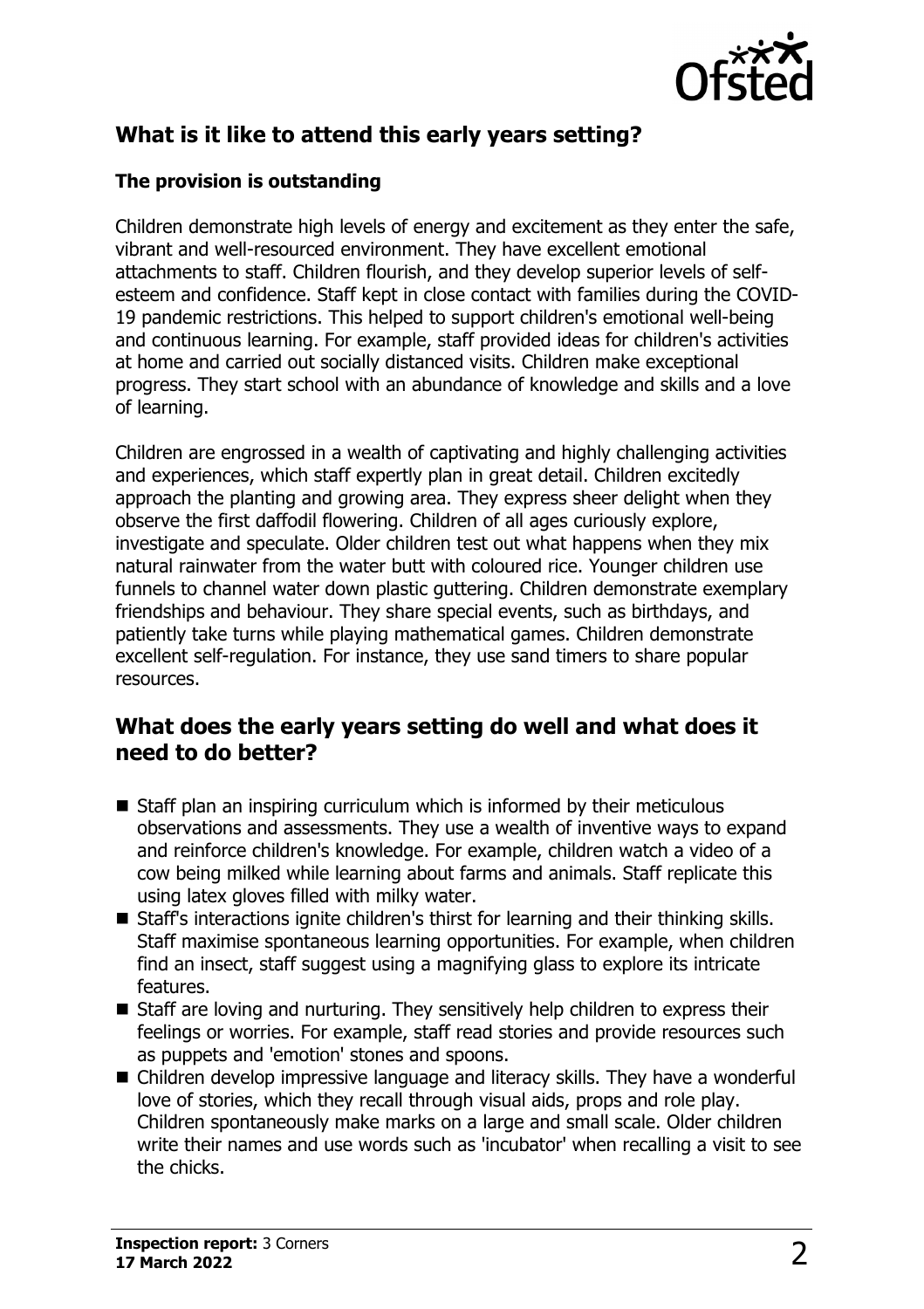

- Staff skilfully support children's physical development. Younger children excitedly bounce on space hoppers, and older children competently use scissors, tape dispensers and the water butt tap. Staff use discussions, activities and visual aids to help children learn about good oral hygiene and healthy eating.
- Staff exchange a wealth of information with parents on entry, and thereafter. This helps staff to meet children's individual care and learning needs. Staff consult effectively with staff from Reception classes when children move on to school and, subsequently, where children attend the out-of-school club. For example, staff complement school topics or events, such as Anti-Bullying Week and internet safety.
- Staff reinforce their expectations of children's behaviour exceedingly well. For example, they ring the bell when it is tidy-up time. Children thrive on positive reinforcements, such as the 'star of the day' initiative.
- Children develop exceptional independence. They choose to play indoors or outdoors, access the hats and gloves drawer, and put on outdoor waterproof suits. Children keep themselves warm with cosy blankets while listening attentively to stories outside.
- Staff reflect each child's uniqueness through books and visual images, and teach children about difference. For example, children visit places of worship, compare the villages they live in and learn about everyone's important celebrations.
- The manager undertakes extensive self-evaluation to precisely target improvements and continued professional development. Staff attend a vast amount of training. From this, staff have thought about how they can better use mathematical resources and enhance early writing opportunities through stories.
- $\blacksquare$  Staff swiftly identify and help children with a developmental delay to catch up. For example, staff found that new two-year-old children have been affected by the COVID-19 pandemic, in respect of their speech. Consequently, staff put in place highly successful strategies. For instance, they have adapted story sessions and introduced visual picture aids. Staff have recommended hearing tests and worked with parents to limit the use of dummies, to rule out any other potential causes.

## **Safeguarding**

The arrangements for safeguarding are effective.

Staff have an in-depth understanding of child protection issues. The manager reinforces staff's knowledge. For example, she shares information from safeguarding networking meetings. The manager tests staff's knowledge through quizzes, scenarios and on-the-spot questions. Staff continually update their training, and the manager completes more advanced training. They promptly refer concerns on, to keep children safe from harm. Staff carry out stringent risk assessments to promote children's health and safety. Children learn to assess risks during activities, such as balancing on planks, climbing trees, crawling up the muddy bank and sliding back down. They approach risks and challenges with astounding confidence. Staff closely supervise children to promote their welfare.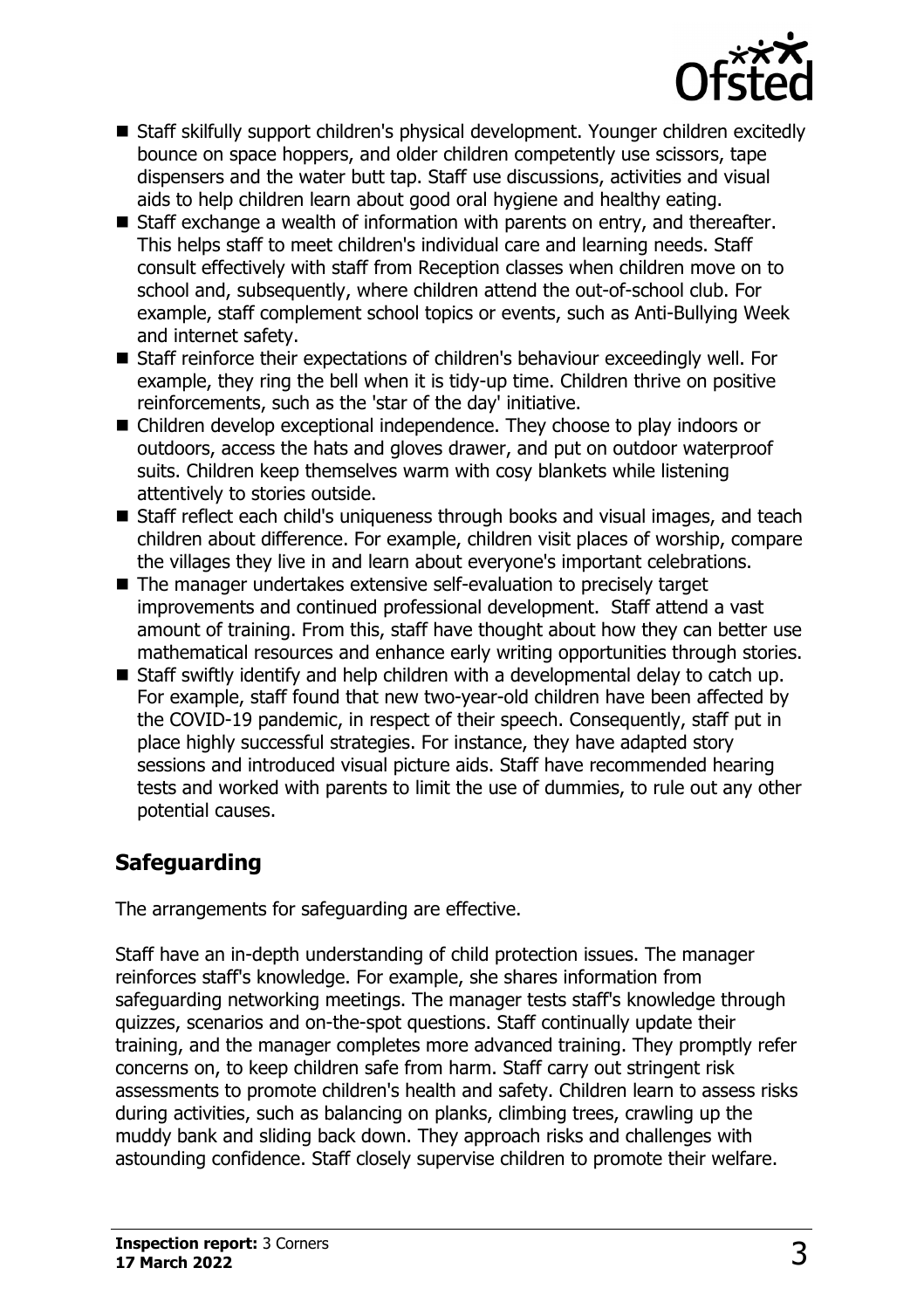

| <b>Setting details</b>                         |                                                                                      |
|------------------------------------------------|--------------------------------------------------------------------------------------|
| Unique reference number                        | EY406884                                                                             |
| <b>Local authority</b>                         | Calderdale                                                                           |
| <b>Inspection number</b>                       | 10131603                                                                             |
| <b>Type of provision</b>                       | Childcare on non-domestic premises                                                   |
| <b>Registers</b>                               | Early Years Register, Compulsory Childcare<br>Register, Voluntary Childcare Register |
| Day care type                                  | Full day care                                                                        |
| Age range of children at time of<br>inspection | 2 to 11                                                                              |
| <b>Total number of places</b>                  | 20                                                                                   |
| Number of children on roll                     | 170                                                                                  |
| Name of registered person                      | Triangle Playgroup, Triangle Committee                                               |
| Registered person unique<br>reference number   | RP523446                                                                             |
| <b>Telephone number</b>                        | 01422 835658                                                                         |
| Date of previous inspection                    | 16 June 2016                                                                         |

## **Information about this early years setting**

3 Corners registered in 2010 and is situated in Triangle C of E Primary School, Triangle, Sowerby Bridge. There are eight members of childcare staff, all of whom hold appropriate early years qualifications. Seven staff hold qualifications at level 3 and the manager holds early years professional status. The setting opens during term time from 8.45am to 3pm, Monday to Friday. It provides funded early education for two-, three- and four-year-old children.

The setting provides an out-of-school club which opens Monday to Friday, all year round, excluding bank holidays, two weeks at Christmas and the first and last week of the summer holidays. During term time, the breakfast club and after-school club solely accommodate the children who attend the pre-school and host school. Sessions are from 7.30am to 8.45am and 3.15pm to 6pm. During the holidays, sessions are from 7.30am to 6pm and the holiday club is open to children from the local and wider community.

## **Information about this inspection**

## **Inspector**

Rachel Ayo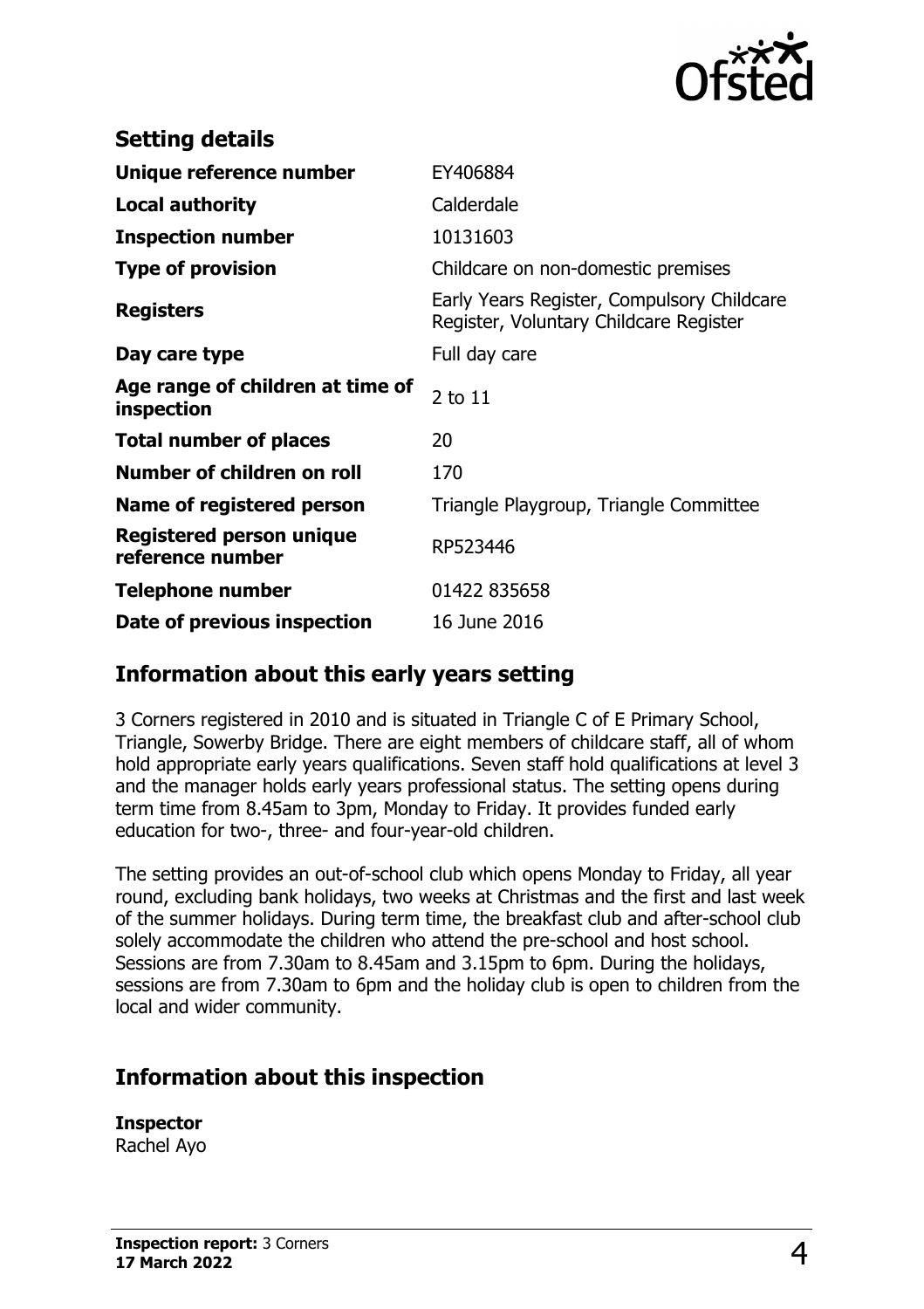

#### **Inspection activities**

- $\blacksquare$  This was the first routine inspection the provider received since the COVID-19 pandemic began. The inspector discussed the impact of the pandemic with the provider and has taken that into account in their evaluation of the provider.
- $\blacksquare$  The inspector held discussions with the manager, who is also the nominated individual. She carried out a learning walk with the manager. This helped the inspector to understand how staff organise the early years provision and the curriculum.
- The inspector observed the quality of education indoors and outdoors, and assessed the impact of this on children's learning.
- $\blacksquare$  The manager and the inspector carried out a joint observation of an activity.
- $\blacksquare$  The inspector spoke with children, staff and parents during the inspection. She also viewed written feedback.
- $\blacksquare$  The inspector held regular meetings with the manager throughout the inspection, to keep them updated. She also looked at various policies and documents, including those related to the suitability and qualifications of staff and records of learning.

We carried out this inspection under sections 49 and 50 of the Childcare Act 2006 on the quality and standards of provision that is registered on the Early Years Register. The registered person must ensure that this provision complies with the statutory framework for children's learning, development and care, known as the early years foundation stage.

If you are not happy with the inspection or the report, you can [complain to Ofsted](http://www.gov.uk/complain-ofsted-report).